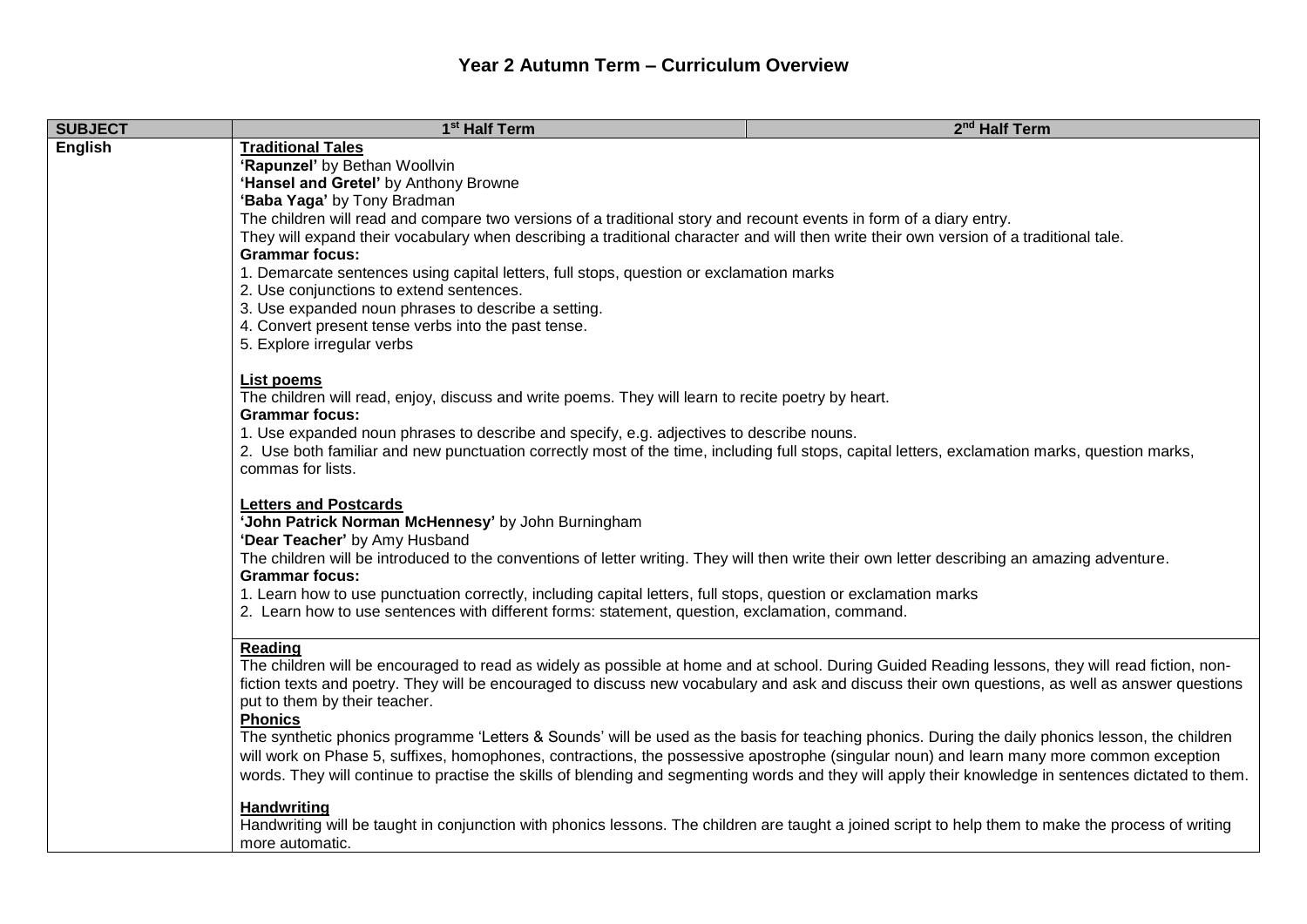| <b>Maths</b>   | The children will be given opportunities to make rich connections across mathematical ideas to develop fluency, mathematical reasoning and<br>competence in solving problems. They will also apply their mathematical knowledge to science and other subjects.                                                             |                                                                       |  |
|----------------|----------------------------------------------------------------------------------------------------------------------------------------------------------------------------------------------------------------------------------------------------------------------------------------------------------------------------|-----------------------------------------------------------------------|--|
|                | Key skills visited this term:                                                                                                                                                                                                                                                                                              |                                                                       |  |
|                | Securing fluency to 20<br>Place value - Making tens and some more                                                                                                                                                                                                                                                          |                                                                       |  |
|                | Place value and regrouping two-digit numbers                                                                                                                                                                                                                                                                               |                                                                       |  |
|                | Counting on and back in ones and tens from any number<br>Representing, ordering and comparing numbers to 100                                                                                                                                                                                                               |                                                                       |  |
|                | Estimation and magnitude                                                                                                                                                                                                                                                                                                   |                                                                       |  |
|                | Numbers to 20-Mental addition and subtraction                                                                                                                                                                                                                                                                              |                                                                       |  |
|                | Finding complements of 10 and 100                                                                                                                                                                                                                                                                                          |                                                                       |  |
|                | Add and subtract numbers mentally using 1- and 2-digit numbers                                                                                                                                                                                                                                                             |                                                                       |  |
|                | Money-finding combinations and finding change                                                                                                                                                                                                                                                                              |                                                                       |  |
|                | Comparison (difference, more, less, fewer)<br>Measures-Estimation and measure using different scales                                                                                                                                                                                                                       |                                                                       |  |
|                |                                                                                                                                                                                                                                                                                                                            |                                                                       |  |
| <b>Science</b> | What is in your habitat?                                                                                                                                                                                                                                                                                                   |                                                                       |  |
|                | Our changing world                                                                                                                                                                                                                                                                                                         |                                                                       |  |
|                | The children will explore and compare the differences between things that are living or dead, and things that have never been alive. They will also<br>learn about habitats and describe how different habitats provide basic needs for different kinds of animals and plants.                                             |                                                                       |  |
|                | The apprentice gardener                                                                                                                                                                                                                                                                                                    |                                                                       |  |
|                | The children will observe and describe how seeds and bulbs grow into mature plants. They will also find out and describe how plants need water,                                                                                                                                                                            |                                                                       |  |
|                | light and a suitable temperature to grow and stay healthy.                                                                                                                                                                                                                                                                 |                                                                       |  |
|                |                                                                                                                                                                                                                                                                                                                            |                                                                       |  |
|                | Pupils will work scientifically by: observing closely, using simple equipment; asking simple questions and recognising that they can be answered<br>in different ways; identifying and classifying; using their observations and ideas to suggest answers to questions; gathering and recording data                       |                                                                       |  |
|                | to help in answering questions; performing simple tests.                                                                                                                                                                                                                                                                   |                                                                       |  |
|                |                                                                                                                                                                                                                                                                                                                            |                                                                       |  |
| <b>SUBJECT</b> | 1 <sup>st</sup> Half Term                                                                                                                                                                                                                                                                                                  | 2 <sup>nd</sup> Half Term                                             |  |
| <b>PSHE</b>    | <b>Relationships</b>                                                                                                                                                                                                                                                                                                       |                                                                       |  |
|                | Families and friendship: Making friends; feeling lonely and getting help<br>Safe relationships: Managing secrets; resisting pressure and getting help; recognising hurtful behaviour<br>Respecting ourselves and others: Recognising things in common and differences; playing and working cooperatively; sharing opinions |                                                                       |  |
|                |                                                                                                                                                                                                                                                                                                                            |                                                                       |  |
| RE             | <b>Signs and Symbols</b>                                                                                                                                                                                                                                                                                                   | <b>Christmas</b>                                                      |  |
|                | The children will be looking at signs and symbols used by religious                                                                                                                                                                                                                                                        | The children will reflect on the deeper meaning of Christmas i.e. the |  |
|                | groups with a focus on Christianity and Islam.                                                                                                                                                                                                                                                                             | giving of gifts.                                                      |  |
|                |                                                                                                                                                                                                                                                                                                                            |                                                                       |  |